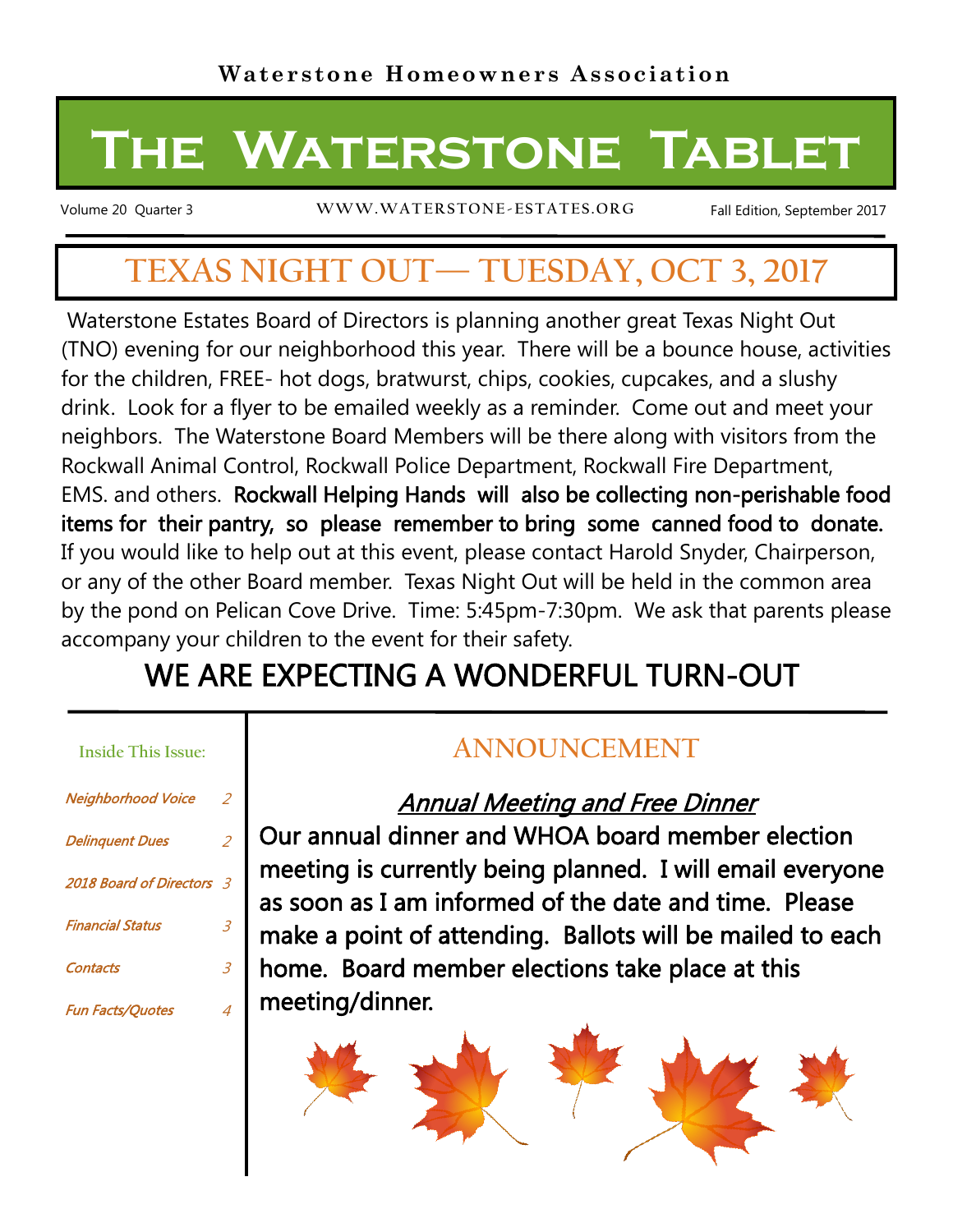# **The Neighborhood Voice**

#### Board Meetings

Meetings of the Board of Directors are scheduled for the last Monday of each month at 7:00pm. Meetings are held at Grandy's on the north I-30 service road, near Wal-Mart. Notices for these meetings are posted near the entrance to Waterstone Estates. Property owners are invited.

#### Email Addresses

WHOA sends announcements and newsletters by e-mail. To be included, please send your e-mail address to Becky Jonczak at whoarockwall@gmail.com

#### Neighborhoods Appearance

I know that we constantly have wind blowing through the neighborhood, so it might not be your trash, but please pick it up if it's in front of your home. Also, if you have garbage/trash or anything outside of your home that doesn't belong there, please move it to your garage or dispose of it. Unsightly yards bring down the values of our homes.

# **Pumpkin Squares**

1-16 ounce can of 100% pumpkin 1 large can of evaporated milk 3 eggs 1 cup sugar 2 teaspoons cinnamon 1/2 teaspoon ginger 1/2 teaspoon cloves

Mix all and pour in a 9 x 13 pan. Then put on top of this mixture, one package of Duncan Hines Butter Yellow cake mix, dry. (no pudding in the mix) Melt 3 sticks of unsalted butter, not margarine and pour on top of cake mix.

Chop 1 1/2 cups of nuts and put on top of melted butter.

Bake in a 350 degree pre-heated oven for 50 minutes or until set. Don't over bake.

Then mix 1-8 ounce tub of cool whip, 1 1/2 tsp of vanilla, 2 Tablespoons sugar and 1-2 teaspoons of cinnamon. Be careful not to over mix the cool whip. Frost the squares when they are cool. Refrigerate!

### **Homeowner Dues**

The end of the year is fast approaching, and we are still trying to collect homeowner dues from approximately 10 residents. The delinquent dues total \$2,919.73. Some of the money owed is 3+ years delinquent. If you owe your dues, please pay them ASAP. We depend on that money to pay for landscaping, electric, holiday decorations, entry way repairs, administration, Texas Night Out, Annual Neighborhood/Board Elections Dinner, etc.. If you owe money, please get current with your dues. If dues are not paid by the 31st of December, your name and outstanding dues owed will be listed in the Dues Status Report that gets mailed to all homeowners in January.

The Board never wants to file a lien with the court to recover dues owed, but they do have an obligation to protect the financial agreements that support the HOA. If you have long standing dues owed and you have not contacted the Business Manager in regards to payment, the Board may determine that a lien it is necessary as a next step. If you need to talk with the Business Manager to work out a payment plan, please send an email with your contact information to:

#### www.whoarockwall@mail.com

Thank you and we appreciate each and every homeowner.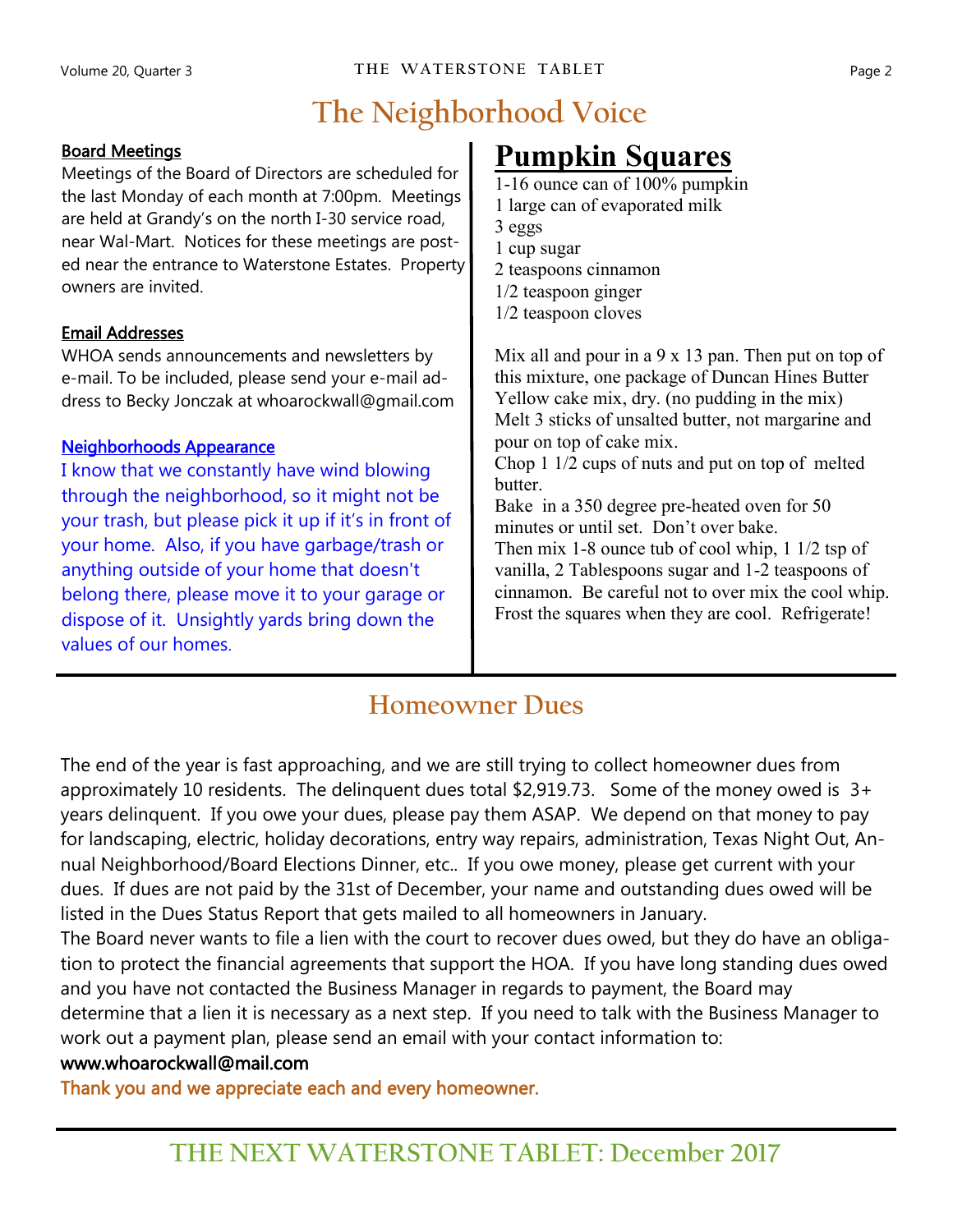### **Nominations for 2018 Board of Directors**

 Nominations are now open for two 2-year positions on our Board of Director's. Two of our five current Board Members, Harold Snyder and Nancy LeMay, positions will end in December, 2017. The three remaining Board Members: Al Beckett, Mike Patel and Jim and Laura Woodward's positions will continue for one more year and will end December, 2018.

We encourage you to make nominations. Per our Bylaws, the minimum number of nominees should be five, which is two more than the available positions. The nominee with the third highest number of votes will become the Alternate Board Member for 2018/2019 and becomes a Board Member in the event that a position be vacated. The Board consists of five directors.

Please consider nominating yourself or another for a position.!!!

 The Nomination Committee consists of one member from the Board and at least two members who are not on the Board. If you are interested in (1) being nominated for the Board, (2) serving on the Nominating Committee, or (3) nominating someone else for a position on the Board, please contact Harold Snyder, Mike Patel (see below for contact information). The 2 requirements of a nominee, besides being a property owner in Waterstone Estates, are that the nominee must have agreed to serve on the Board if elected, and their HOA dues must be current or paid through the day of election. Except for nominations from the floor at the General Meeting in November, nominations will cease on Wednesday, November 1, 2017.

| <b>Maintenance Fund Status</b>            |               |                   |              |              |          |                             |  |  |  |  |
|-------------------------------------------|---------------|-------------------|--------------|--------------|----------|-----------------------------|--|--|--|--|
| (As Of September 25, 2017)                |               |                   |              |              |          |                             |  |  |  |  |
| 2017 Budget                               | 2017 Received | <b>Spent</b>      | Bank Balance |              | Reserves | <b>Total Cash Available</b> |  |  |  |  |
| \$19,451                                  | \$18,997      | \$11,641          | \$10,771     |              | \$8,000  | \$18,771                    |  |  |  |  |
|                                           |               |                   |              |              |          |                             |  |  |  |  |
| Contacts                                  |               |                   |              |              |          |                             |  |  |  |  |
| The Waterstone Estates Board of Directors |               |                   |              |              |          |                             |  |  |  |  |
| Al Beckett                                |               | 1515 Murphy Drive |              | 972-965-3295 |          |                             |  |  |  |  |
| Nancy LeMay                               |               | 1511 Murphy Drive |              | 469-698-8767 |          |                             |  |  |  |  |
| Jim/Laura Woodward                        |               | 123 Julian Drive  |              | 972-358-7129 |          |                             |  |  |  |  |
| Mike Patel                                |               | 335 Julian Drive  |              | 972-742-6583 |          |                             |  |  |  |  |
| Harold Snyder                             |               | 1519 Murphy Drive |              | 972-772-2651 |          |                             |  |  |  |  |
| <b>Volunteer Positions</b>                |               |                   |              |              |          |                             |  |  |  |  |
| Diane Gonzales, Treasurer                 |               | 115 Julian Drive  |              |              |          |                             |  |  |  |  |
| Don Shipp, Webmaster                      |               | 202 Julian Drive  |              |              |          |                             |  |  |  |  |
| <b>Business Manager</b>                   |               |                   |              |              |          |                             |  |  |  |  |
| Rebecca Jonczak                           |               | 1530 Murphy Drive |              | 214-803-1709 |          | whoarockwall@gmail.com      |  |  |  |  |